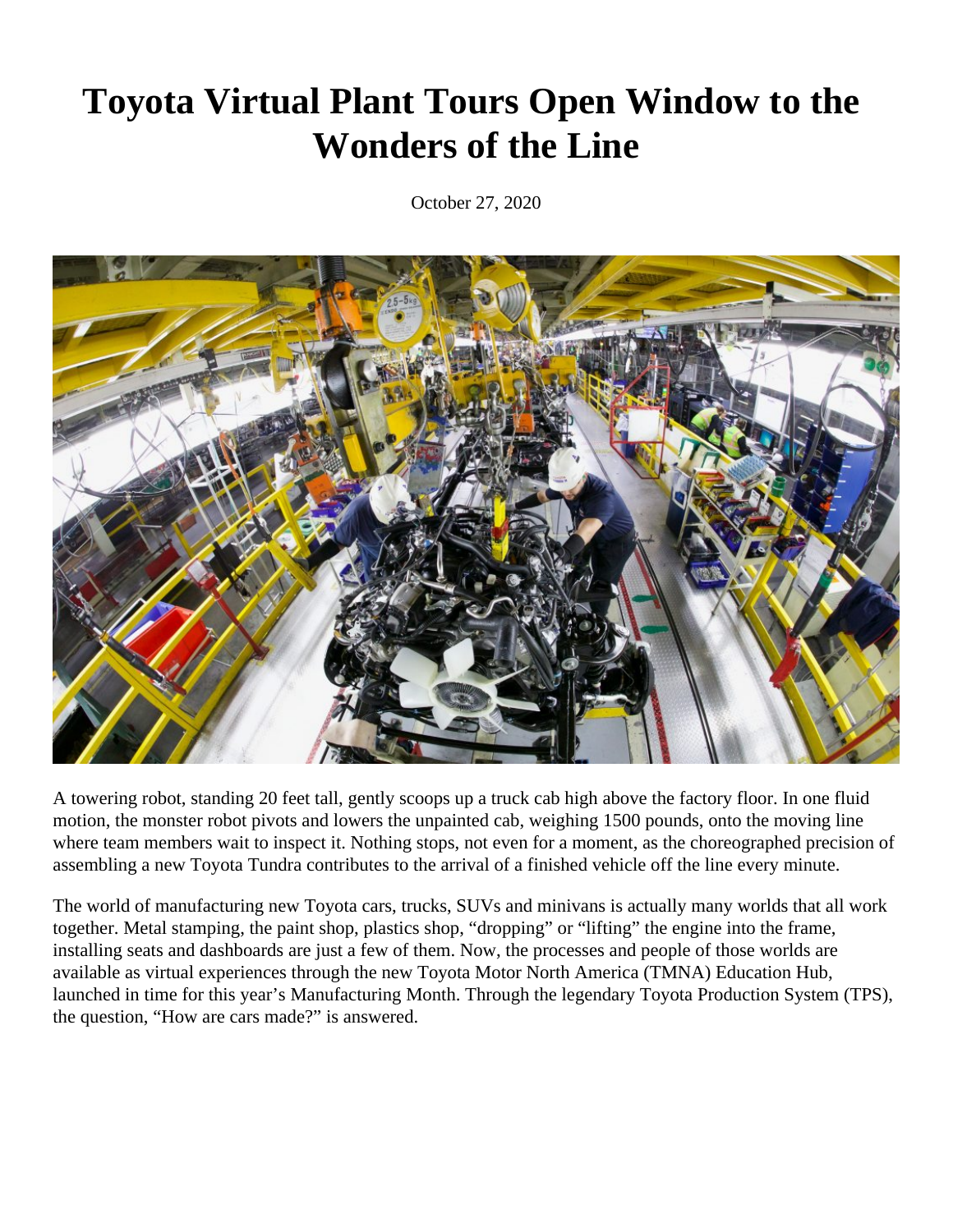In total, Toyota's 14 North American manufacturing facilities assemble nearly 70% of the vehicles Toyota sell in the U.S. The immersive online experience provides visitors with a fun and educational way to learn more about a few of the plants, as well as the science and core philosophies that go into each and every Toyota vehicle.

Go behind the scenes to see the transformation of metal into road-ready machines; all that's needed is a computer and curiosity. Count the layers of paint needed to coat one vehicle. Go inside the body weld shop a robots attach each part of the vehicle to create a shell body. Meet the "co-bots" that work alongside the huma teammates—also known as industrial athletes–to make their jobs easier.

### A Riveting Curriculum

[Virtual Plant Tours](https://tourtoyota.com/#/home) are for everyone, student and automotive enthusiast alike. For visitors who have not yet chosen a career path, Toyota's commitment to engaging and inspiring the public to pursue careers in science, technology, engineering and mathematics (STEM), through advanced manufacturing is rooted in its mission t contribute to its local communities.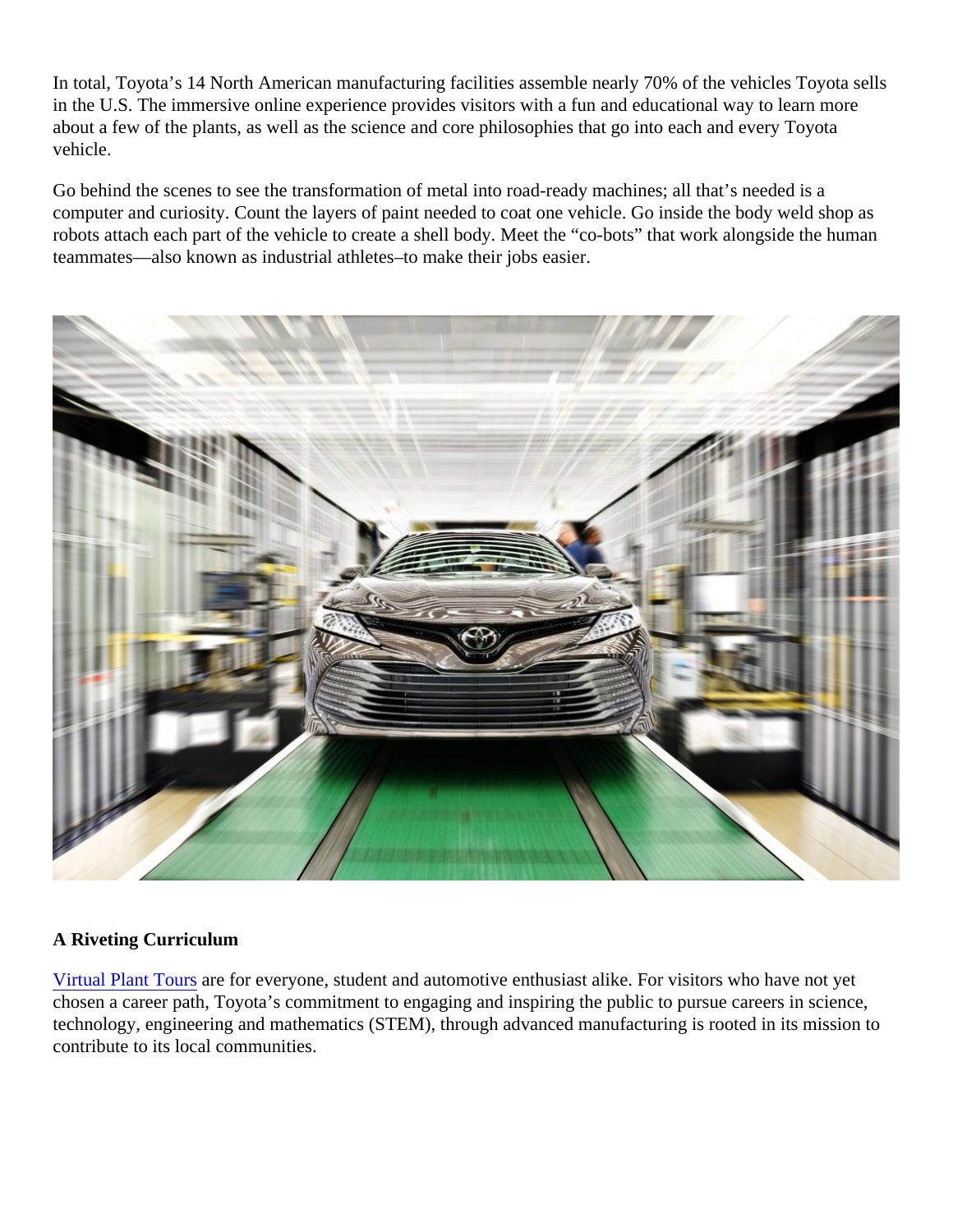The tours aren't purely mechanical, though. Putting a human face on the work of each plant is also part of the experience.

In [Princeton, Indian](https://tourtoyota.com/#/tmmivr)aToyota Motor Manufacturing[,](https://tourtoyota.com/#/tmmivr) Indiana President Leah Curry takes visitors on a virtual walk as she shows off the Toyota plant based in her hometown. The Toyota Indiana Experience Center feature virtual reality opportunities so spectators can take an immersive look at the facility's paint booth and stamp sh in VR.

To assemble Tundras and Tacomas ota Motor Manufacturing, Texasses state-of-the-art technologies like Automated Guided Vehicles (AGVs), which deliver parts across the assembly floor. But the human eye and touch are critical to the production of quality vehicles. Technology assists, but there is no substitute for the trained, passionate members of the Toyota teams who assure that each car, truck, SUV or van that rolls off the line meets exacting standards.

And while the inner working of the plants are technological wonders, Toyota is much more than the vehicles it produces. Visitors can also tour the Toyota Experience Center at the automaker's headquarters in Plano, Tex which features nine different galleries that share the history and innovations of Toyota through the years. Che out the Motorsports Gallery, which shares Toyota's racing history, and learn about the most current Toyota are Lexus models in the Here and Now Gallery.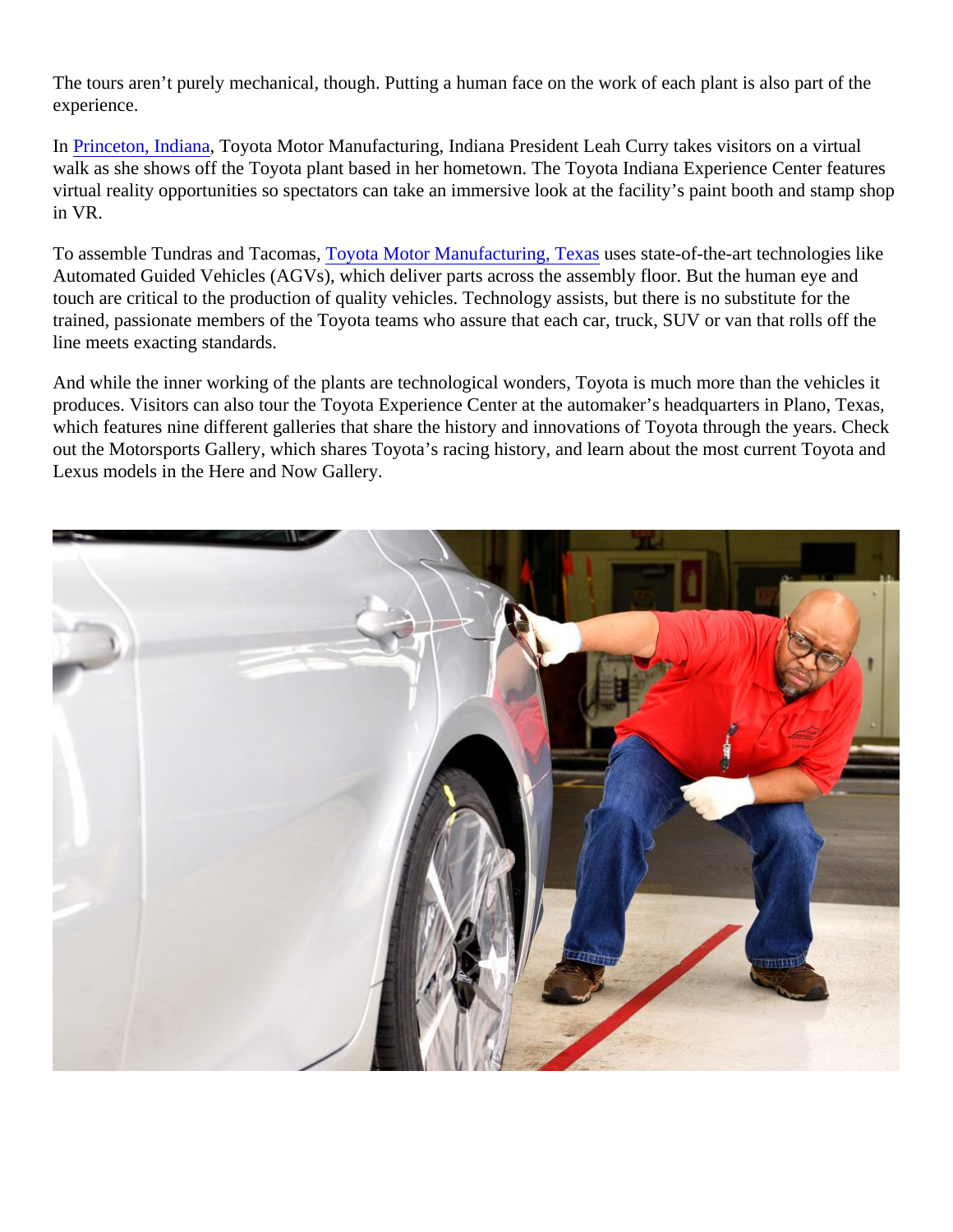## Stepping up for STEM

In addition to the plant tours, the Education Hub includes a series of free STEM-based lessons and a curricul through Toyota USA Foundation partneristual field trips, like "Toyota Under the Hood: The Science Behind Safe Driving," provide an inside look at the innovation and teamwork that go into designing each Toyota or Lexus vehicle.

By promoting careers in STEM, Toyota hopes Education Hub programming will encourage and empower students to seek opportunities, including those who are underrepresented in tech, such as women and people color, or those who live in communities where opportunities may be limited.

Education, exposure to career paths in manufacturing and Toyota's longstanding commitment to workforce development in the U.S. are foundational to the company's goal of mobility for all. After all, when you're free to move, anything is possible. And that's an idea even Godzilla can get behind.

Select a location below for an inside look at some of Toyota's state-of-the-art automotive manufacturing plant

[Princeton, Indiana](https://tourtoyota.com/#/tmmivr) Toyota Motor Manufacturing, Indiana (TMMI) Production: [Highlande](https://pressroom.toyota.com/vehicle/2021-toyota-highlander/)r [Sequoia](https://pressroom.toyota.com/vehicle/2021-toyota-sequoia/) an[d Sienna](https://pressroom.toyota.com/vehicle/2021-toyota-sienna/)

Ever stamp a picture of a car on a piece of paper? Now imagine stamping out a real-life car frame from sheet metal — piece by piece. To produce over 6 million vehicles (and counting!), Toyota Indiana uses advanced technologies like Toyota's New Global Architecture and robots to create smarter manufacturing, to help ensure quality and reduce fatigue. The Indiana facility also utilizes wearable technology (no, not a smart watch) to he employees move around safely and efficiently. For example, an exoskeleton — which looks like a harness provides support and gives employees a boost to help them work on something that's too high up.

### [Huntsville, Alabama](https://tourtoyota.com/#/tmmalvr)

Toyota Motor Manufacturing, Alabama (TMMAL) Production: Engines

As Toyota's largest engine producer in North America, Toyota Alabama produces over 3,000 engines every single day — that's more than 7 million engines since the plant opened in 2001. If each engine ever built in th plant powered a vehicle 200,000 miles, they would go from the earth to the sun and back over 7,500 times. T campus has expanded four times, growing to over 1,400 employees inside a 1,200,000-square-foot facility.

#### [San Antonio, Texas](https://tourtoyota.com/#/tmmtxvr)

Toyota Motor Manufacturing, Texas (TMMTX) Production: [Tacoma](https://pressroom.toyota.com/vehicle/2021-toyota-tacoma/)an[d Tundra](https://pressroom.toyota.com/vehicle/2021-toyota-tundra/)

Toyota Motor Manufacturing, Texas uses advanced manufacturing technologies to roll a new truck off the assembly line every 60 seconds! In one day, that's approximately 1,000 trucks. As the fastest line of any Nort American vehicle plant, more than 3,000 employees, and an additional 4,000 employees at on-site suppliers, work together with their robot coworkers to assemble safe, quality trucks for Toyota customers. The weld sho is home to over 400 robots alone!

[Jackson, Tennesse](https://tourtoyota.com/#/tmmtnvr)e Toyota Motor Manufacturing, Tennessee (TMMTN) Production: